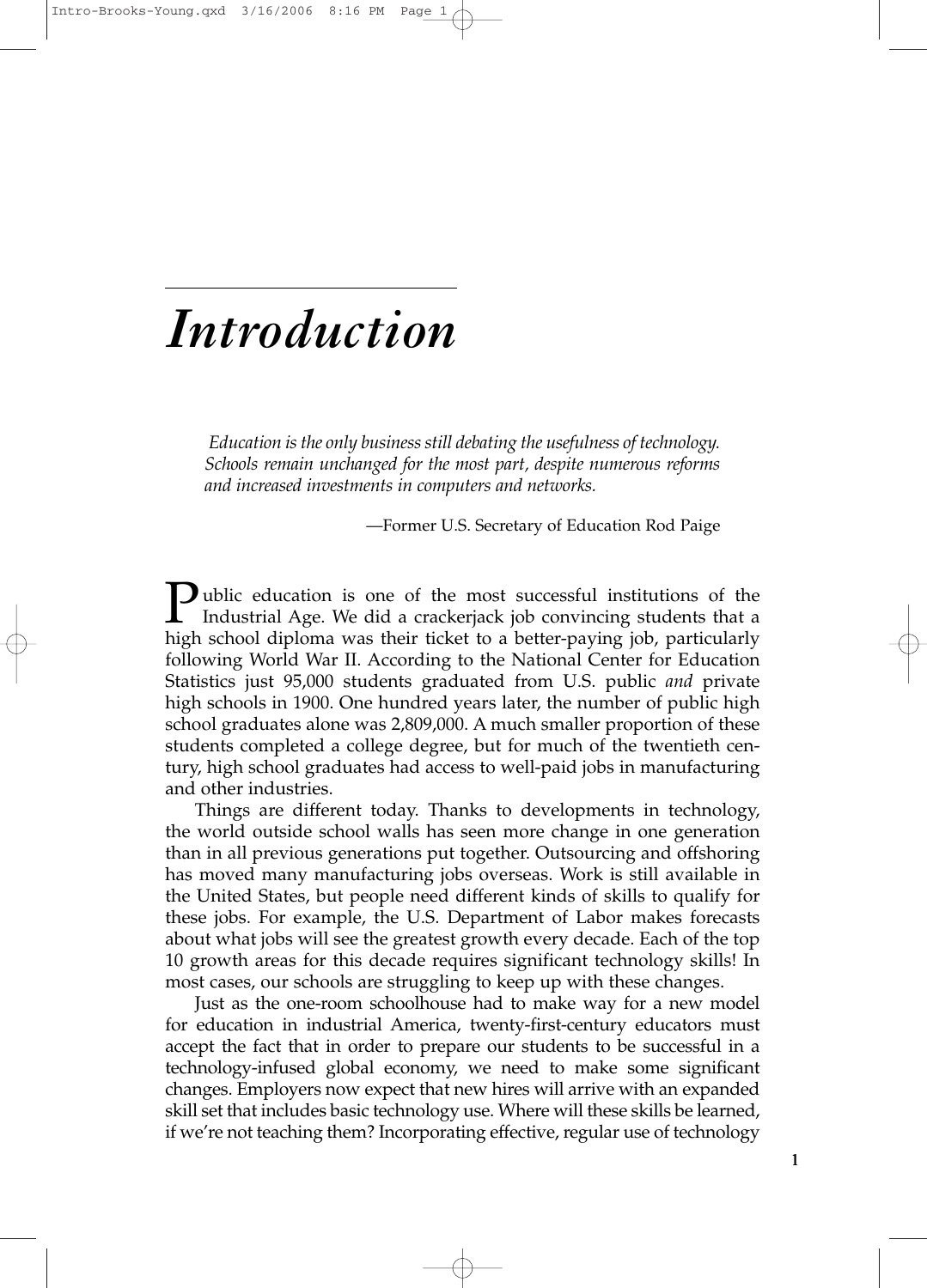## **2 Critical Technology Issues for School Leaders**

as a tool for teaching and learning is imperative, if we want to stay on top of the game.

*Leadership could be considered the single most important aspect of effective school reform.*

—Robert J. Marzano

There was a time when most educators assumed that if teachers had access to technology, they would naturally incorporate its use into the instructional day. We know now that some teachers will make this shift, but most don't. Why? There are a number of reasons, but beginning in the mid-1990s, one critical roadblock was identified and then substantiated in multiple studies. This research clearly shows that administrative leadership has a direct impact on all successful school reform, including the quantity and quality of technology use in schools. Two well-known studies that include this finding are the Apple Classrooms of Tomorrow report written by SRI (www.apple.com/education/k12/leadership/acot/) and a report from SouthEast Initiatives Regional Technology in Education Consortium (SEIR TEC), *Lessons Learned: Factors Influencing the Effective Use of Technology for Teaching and Learning* (www.seirtec.org/publications/lessons.pdf). Each report points out that in those instances where administrators take steps to support technology integration programs, teachers and students are far more likely to engage in regular, appropriate use of technology than in schools where administrative leadership is lacking in this area. (For a more in-depth discussion of effective change in educators' use of technology, please refer to the final section of Chapter 12.)

In order to become effective technology leaders, aspiring and practicing administrators must engage in ongoing professional development. But many administrators aren't sure where to begin. The National Educational Technology Standards for Administrators (NETS■A), released in 2002, offer a comprehensive framework educational leaders can use to identify courses, workshops, and materials that will meet their needs for professional development in this area. The material in this book is designed to provide administrators, and other school leaders, with up-to-date information and resources that align with  $NETS  $\blacksquare$  A. More information about the standards can be$ found at http://cnets.iste.org/administrators/.

The chapters in this book originally appeared between 2002 and 2005 as articles in two professional magazines published by the Peter Li Education Group: *Today's School* and *Today's Catholic Teacher*. Reader response was consistently positive, with many requests for permission to share articles in classes and meetings. However, the audience has been limited to subscribers of these two magazines and colleagues of those readers. This publication makes the material available to a much wider audience.

The articles have been reviewed and updated. To assist readers in using the readings as working tools, additional online resources are listed